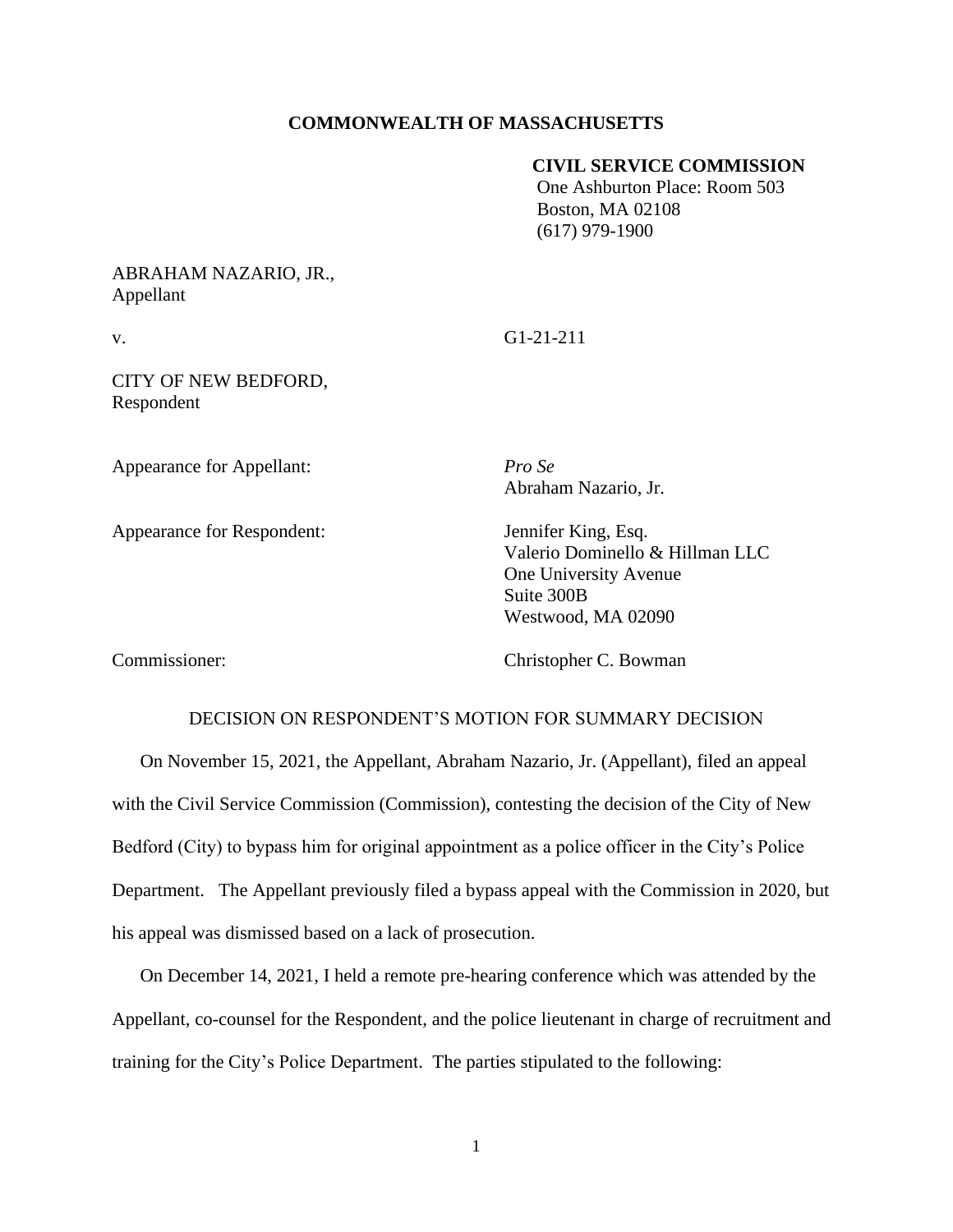- A. On March 23, 2019, the Appellant took the civil service examination for police officer; the Appellant believes he received a score of 87.
- B. On September 1, 2019, the state's Human Resources Division (HRD) established the eligible list for New Bedford police officer.
- C. On April 7, 2021, HRD sent Certification No. 07716 to the City.
- D. The Appellant was ranked  $36<sup>th</sup>$  on the certification and 17 candidates were appointed, one of whom was ranked below the Appellant.
- E. On September 16, 2021, the City notified the Appellant that he was being bypassed for appointment, listing the reasons for bypass.
- F. On November 15, 2021, the Appellant filed a timely appeal with the Commission.

Also at the pre-hearing, the Appellant reported that he is a 27-year-old Hispanic male who currently resides in Taunton, MA. He previously lived in New Bedford and graduated from New Bedford Vocational Technical High School. He has worked for the DYS facility in Taunton since February 2020.

The City reported that the Appellant was bypassed based on: a) being terminated from three prior employers for rule violations; and b) inconsistencies on his application. At the pre-hearing conference, the City also reported that the Appellant resigned from the New Bedford Police Cadet program while three performance-related matters were pending against him. The Respondent acknowledged at the pre-hearing conference that the Appellant has subsequently been re-hired by one of the employers that terminated him.

The Appellant reported that his name has recently appeared on certifications for police officer in the City of Taunton and the City of Brockton and that both cities had issued him a conditional offer of employment for police officer. I informed the Appellant that prior

2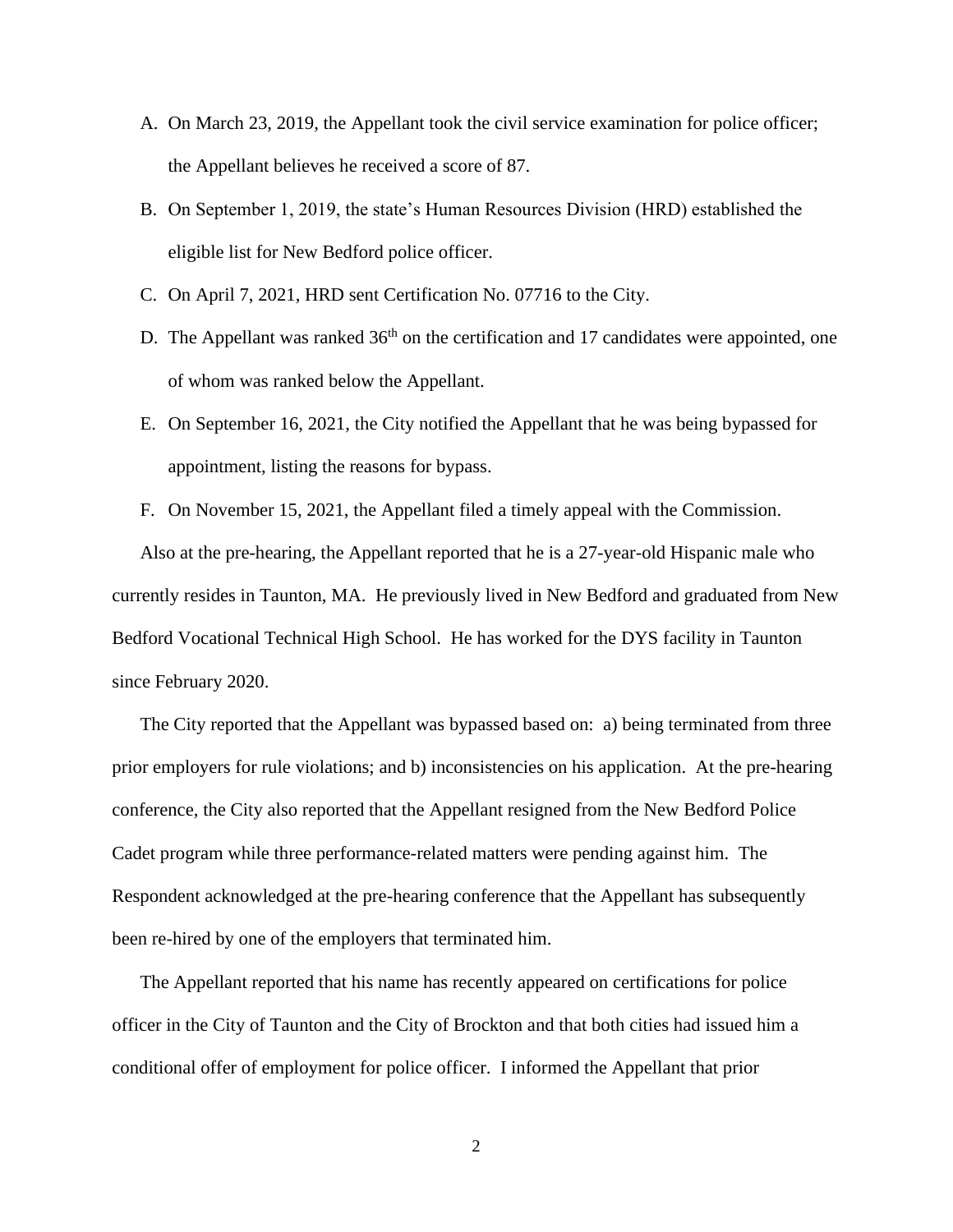Commission decisions have upheld the bypass of candidates solely for recent terminations from prior employers, let alone the additional alleged allegations regarding inconsistencies in his application and his recent separation from the City's police cadet program. For all of the above reasons, including that the Appellant appeared to be on the cusp of being appointed as a police officer in either Brockton or Taunton, I gave the Appellant one week to reconsider whether it would be in his best interest to pursue the instant appeal with the Commission, which will result in a published decision posted on the Commission's website.

I informed the parties that if the Appellant chose to pursue his appeal with the Commission or did not notify the Commission that he was withdrawing his appeal, the City would have 30 days to file a Motion for Summary Decision, arguing why, based on the undisputed facts and/or viewing the facts most favorable to the Appellant, the Appellant's appeal should be denied. The Appellant would have 30 days to file a reply, after which the Commission would issue a published decision. The Appellant did not notify the Commission that he wished to withdraw his appeal; the City filed a Motion for Summary Decision and the Appellant failed to file a reply. *Motion for Summary Decision Standard*

When a party is of the opinion there is no genuine issue of fact relating to all or part of a claim or defense and he or she is entitled to prevail as a matter of law, the Party may move, with or without supporting affidavits, for summary decision on the claim or defense. 801 CMR 1.01(7)(h). These motions are decided under the well-recognized standards for summary disposition as a matter of law—i.e., "viewing the evidence in the light most favorable to the nonmoving party", the substantial and credible evidence established that the non-moving party has "no reasonable expectation" of prevailing on at least one "essential element of the case", and has not rebutted this evidence by "plausibly suggesting" the existence of "specific facts" to raise

3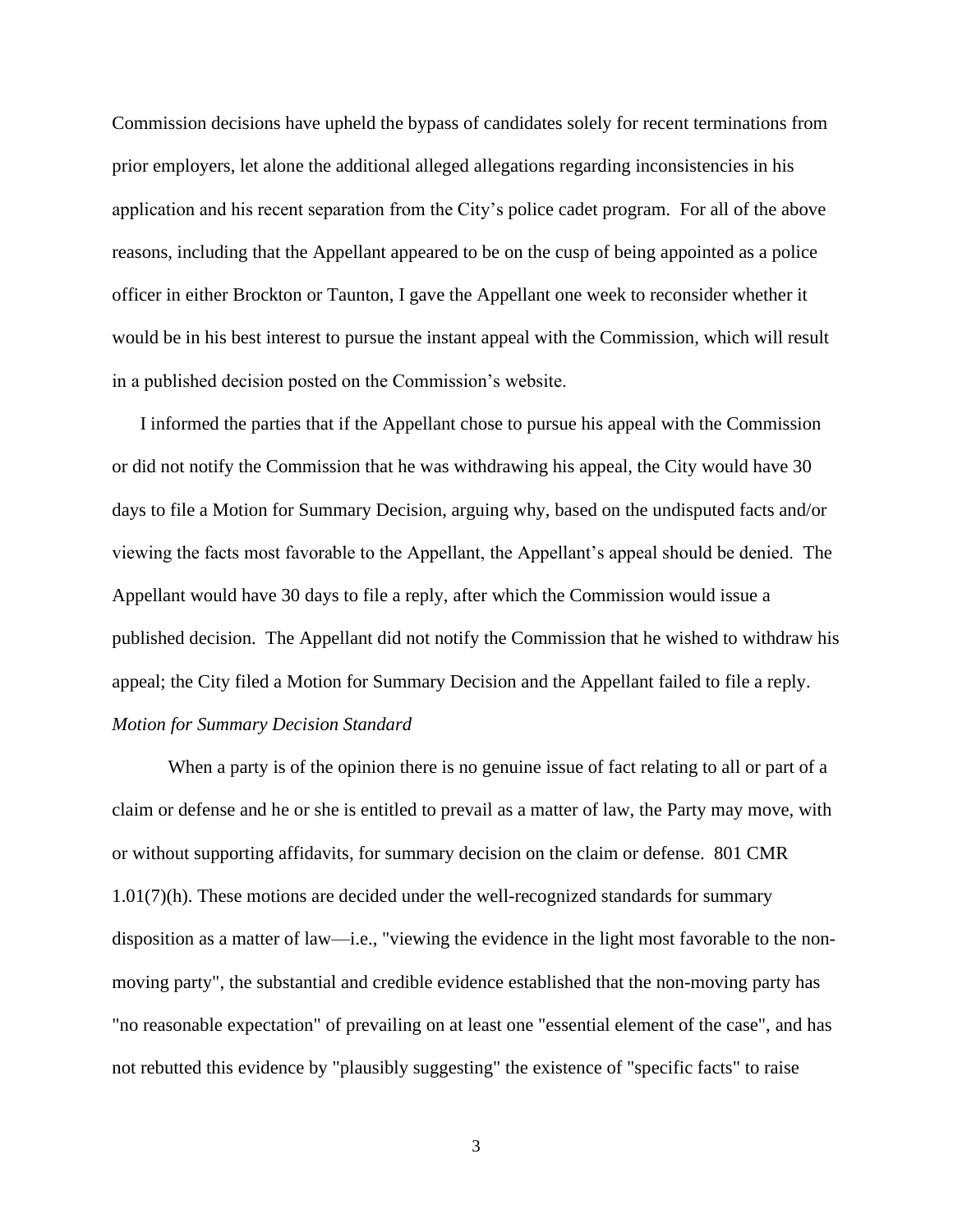"above the speculative level" the existence of a material factual dispute requiring an evidentiary hearing. See e.g., Lydon v. Massachusetts Parole Board, 18 MCSR 216 (2005). Accord Milliken & Co., v. Duro Textiles LLC, [451 Mass. 547,](http://sll.gvpi.net/document.php?field=jd&value=sjcapp:451_mass._547) 550 n.6 (2008); Maimonides School v. Coles, 71 Mass. App. Ct. 240, 249 (2008). See also Iannacchino v. Ford Motor Company, [451 Mass. 623,](http://sll.gvpi.net/document.php?field=jd&value=sjcapp:451_mass._623) 635-636 (2008) (discussing standard for deciding motions to dismiss); cf. R.J.A. v. K.A.V., [406](http://sll.gvpi.net/document.php?field=jd&value=sjcapp:406_mass._698)  [Mass. 698](http://sll.gvpi.net/document.php?field=jd&value=sjcapp:406_mass._698) (1990) (factual issues bearing on plaintiff's standing required denial of motion to dismiss).

### *Applicable Civil Service Law and Rules*

The core mission of Massachusetts civil service law is to enforce "basic merit principles" for "recruiting, selecting and advancing of employees on the basis of their relative ability, knowledge and skills" and "assuring that all employees are protected against coercion for political purposes, and are protected from arbitrary and capricious actions." G.L. c. 31, §1. See, e.g., Massachusetts Ass'n of Minority Law Enforcement Officers v. Abban, 434 Mass. 256, 259 (2001); MacHenry v. Civil Serv. Comm'n, 40 Mass. App. Ct. 632, 635 (1995), rev. den., 423 Mass. 1106 (1996).

Original and promotional appointments of civil service employees are made from a list of candidates, called a "certification", wherein names are ranked in the order in which they appear on the applicable civil service "eligible list", using what is called the 2n+1 formula. G.L. c. 31, §§ 6 through 11, 16 through 27; Personnel Administration Rules, PAR.09. An appointing authority must provide specific, written reasons – positive or negative, or both -- consistent with basic merit principles – for bypassing a higher ranked candidate in favor of a lower ranked one. G.L. c. 31, § 27; PAR.08(4).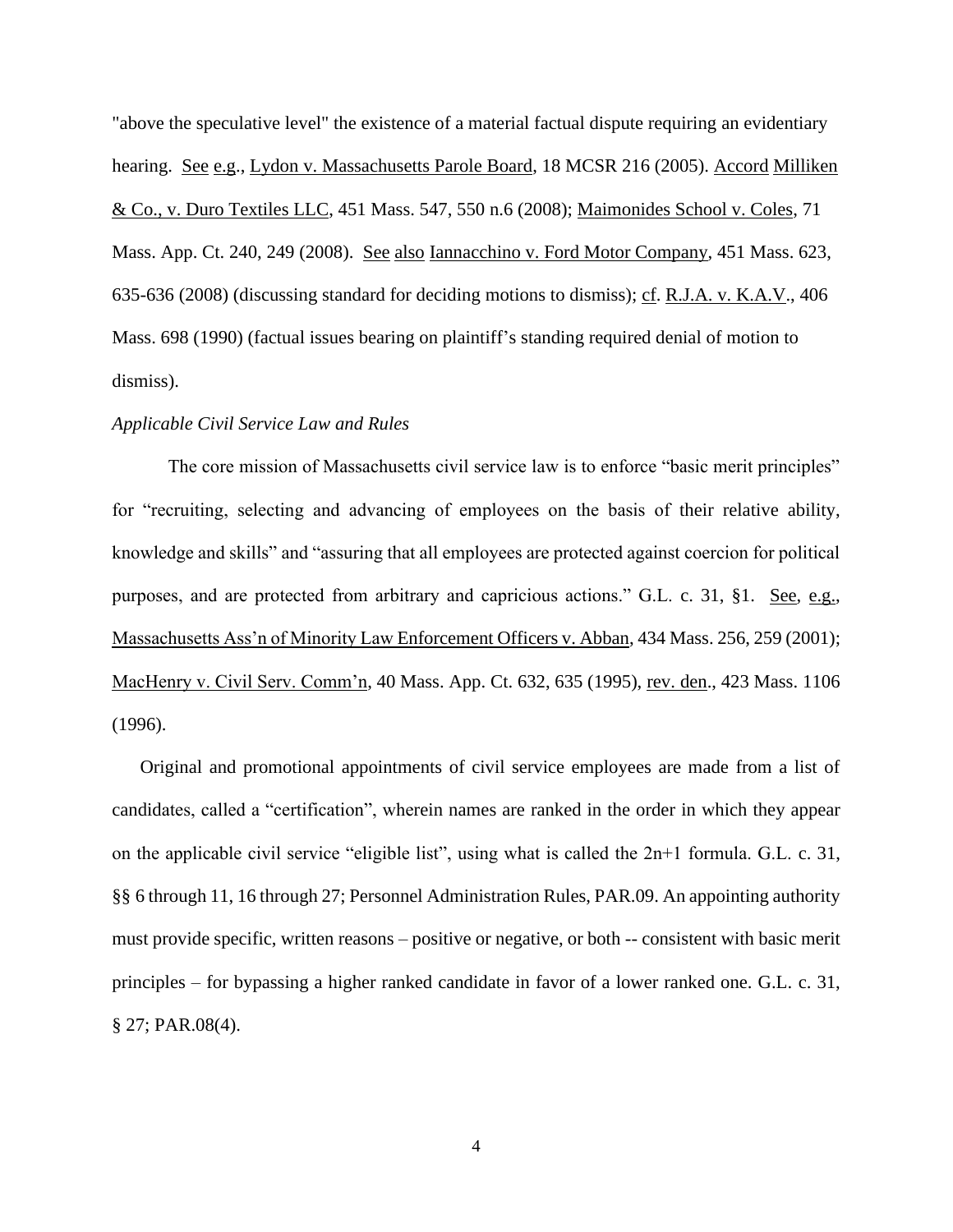A person may appeal a bypass decision under G.L. c. 31, § 2(b) for de novo review by the Commission. The Commission's role is to determine whether the appointing authority has shown, by a preponderance of the evidence, that it has "reasonable justification" for the bypass after an "impartial and reasonably thorough review" of the relevant background and qualifications bearing on the candidate's present fitness to perform the duties of the position. Boston Police Dep't v. Civil Service Comm'n, 483 Mass. 461, 474-78 (2019); Police Dep't of Boston v. Kavaleski, 463 Mass. 680, 688-89 (2012); Beverly v. Civil Service Comm'n, 78 Mass. App. Ct. 182, 187 (2010); Leominster v. Stratton, 58 Mass. App. Ct. 726, 727-28 (2003).

"Reasonable justification . . . means 'done upon adequate reasons sufficiently supported by credible evidence, when weighed by an unprejudiced mind, guided by common sense and by correct rules of law". Brackett v. Civil Service Comm'n, 447 Mass. 233, 243 (2006); Commissioners of Civil Service v. Municipal Ct., 359 Mass. 211, 214 (1971) and cases cited. See also Mayor of Revere v. Civil Service Comm'n, 31 Mass. App. Ct. 315, 321 (1991) (bypass reasons "more probably than not sound and sufficient").

The governing statute, G.L. c. 31, gives the Commission's de novo review "broad scope to evaluate the legal basis of the appointing authority's action" and it is not necessary that the Commission find that the appointing authority acted "arbitrarily and capriciously." City of Cambridge v. Civil Service Comm'n, 43 Mass. App. Ct. 300, 303-305, rev. den., 428 Mass. 1102 (1997). The commission ". . . cannot substitute its judgment about a *valid* exercise of *discretion based on merit or policy considerations* by an appointing authority" but, when there are *"overtones of political control or objectives unrelated to merit standards or neutrally applied public policy*, then the occasion is appropriate for intervention by the commission." Id. (*emphasis added*). See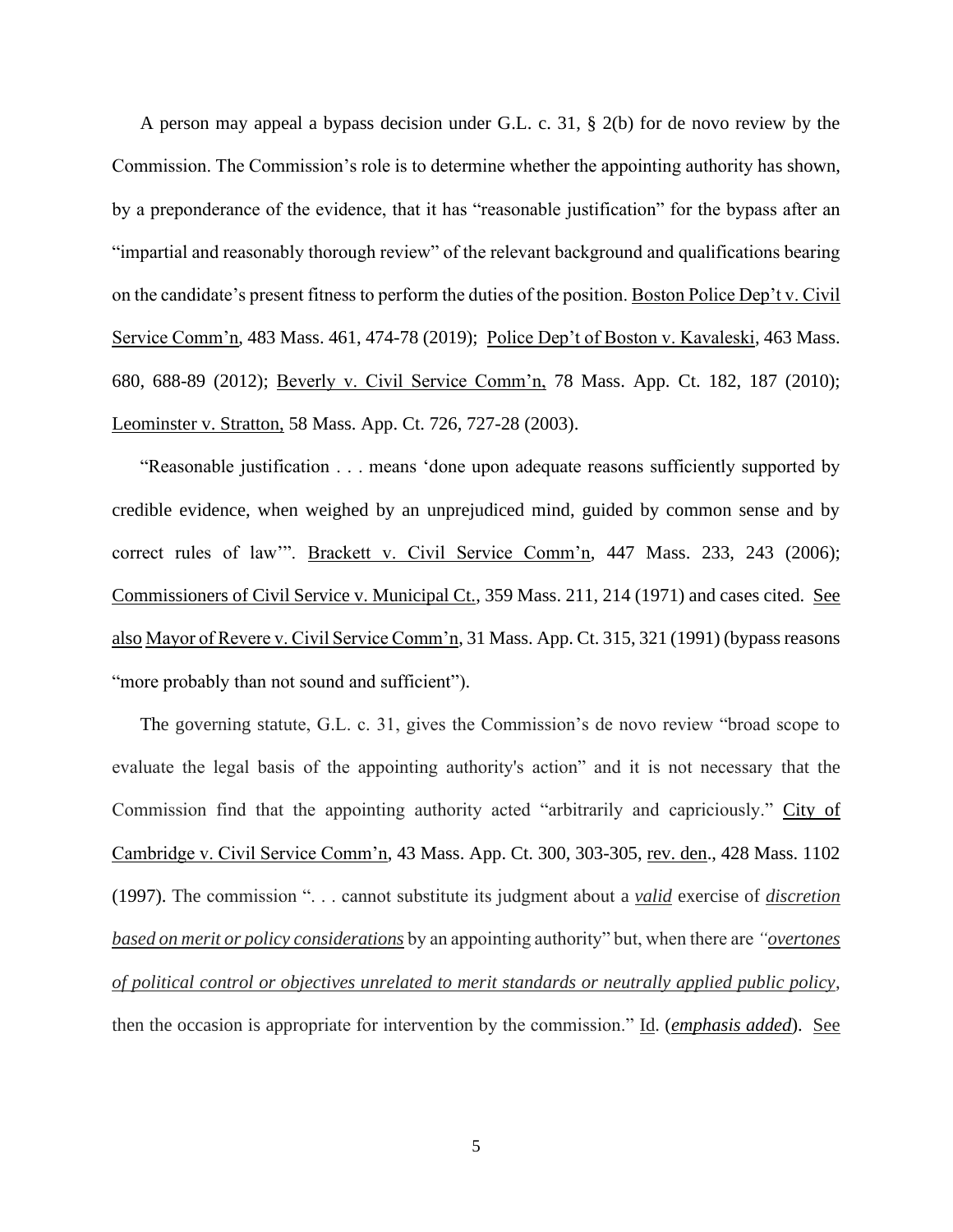also Town of Brookline v. Alston, 487 Mass. 278 (2021) (analyzing broad scope of the Commission's jurisdiction to enforce basic merit principles under civil service law).

 Law enforcement officers are vested with considerable power and discretion and must be held to a high standard of conduct:

"Police officers are not drafted into public service; rather they compete for their positions. In accepting employment by the public, they implicitly agree that they will not engage in conduct which calls into question their ability and fitness to perform their official responsibilities."

Police Comm'r v. Civil Service Comm'n, 22 Mass. App. Ct. 364, 371, rev. den. 398 Mass. 1103 (1986).

#### *Analysis*

I have thoroughly reviewed the background investigation completed by the City's Police Department which, along with all supporting documentation, was relied upon by the City in bypassing the Appellant. Even when viewing the evidence in the light most favorable to the Appellant, he has no reasonable expectation of prevailing in this appeal. As part of the background investigation, the Appellant acknowledged multiple performance-related issues with employers, including his time working in the City's Police Department as a cadet. He also acknowledged to investigators that there were substantive inconsistencies in his application. Standing alone, these two undisputed issues, particularly given their recency, provided the City with reasonable justification for bypassing the Appellant for original appointment as a permanent, full-time police officer.

Nothing in this decision is meant to detract from the Appellant's current or future application for employment where, based a de novo review and the passage of time, the Appellant may be an appropriate candidate for police officer.

6